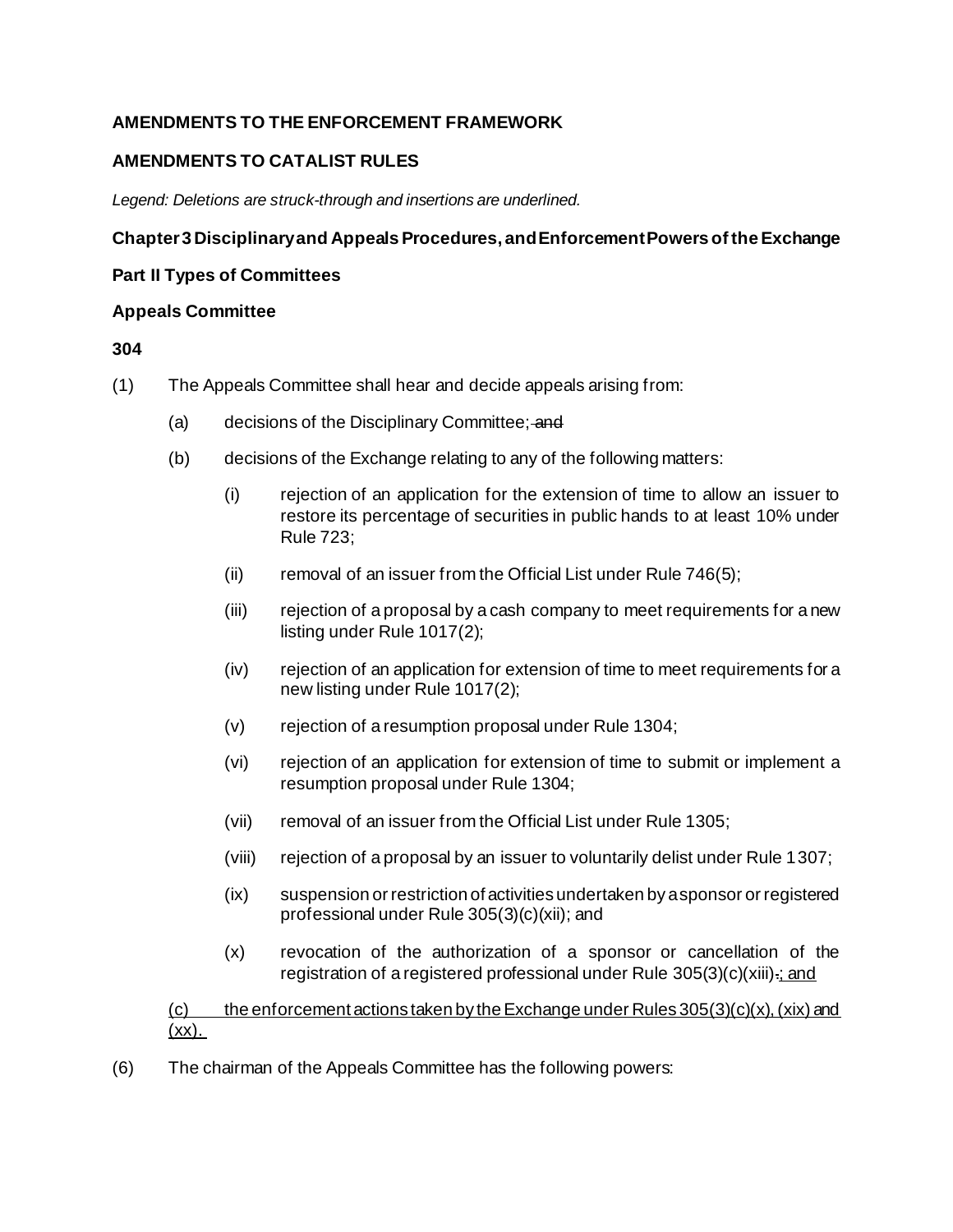(g) determining if an appeal has satisfied the bases for appeal required under Rule 319(4), or Rule 319(5) or Rule 319(6); and

### **Part III Administrative and Enforcement Powers of the Exchange**

#### **305**

- (1) The Exchange may exercise administrative powers for the purposes of ensuring that the market is fair, orderly and transparent, and that the Exchange does not act contrary to the interests of the investing public, including the powers to:
	- (c) require an issuer to obtain the prior approval of the Exchange under Rule 720(2)(a), for a period not exceeding 3 years, for the appointment or reappointment of a director or an executive officer;
	- (d) object to the appointments or reappointments of individual directors or executive officers in any issuer for a period not exceeding 3 years;
- (2) The circumstances under which the Exchange may exercise its powers under Rule 305(1)(d) include:
	- (a) where the director or executive officer has refused to extend cooperation to the Exchange or other regulatory agencies on regulatory matters; and
	- (b) where the director or executive officer has wilfully contravened any relevant laws, rules and regulations and rules (including those of any professional or regulatory bodies) relating to fraud, dishonesty, the securities or futures industry, corruption or breaches of fiduciary duties, in Singapore or elsewhere-; and
	- (c) where the director or executive officer is being investigated or is the subject of proceedings for breach of any relevant laws, regulations and rules (including those of any professional or regulatory bodies) relating to fraud, dishonesty, the securities or futures industry, corruption or breaches of fiduciary duties, in Singapore or elsewhere.
- (3) The Exchange may exercise investigative and enforcement powers for the purposes of enforcing the Rules, including the powers to:
	- (a) initiate and conduct investigations against a Relevant Person;
	- (b) initiate disciplinary proceedings against a Relevant Person;
	- (c) take enforcement action against a Relevant Person including the following:
		- (i) issuing a private warning to a Relevant Person;
		- (ii) issuing a public reprimand to a Relevant Person; offering a composition sum to an issuer, sponsor or registered professional;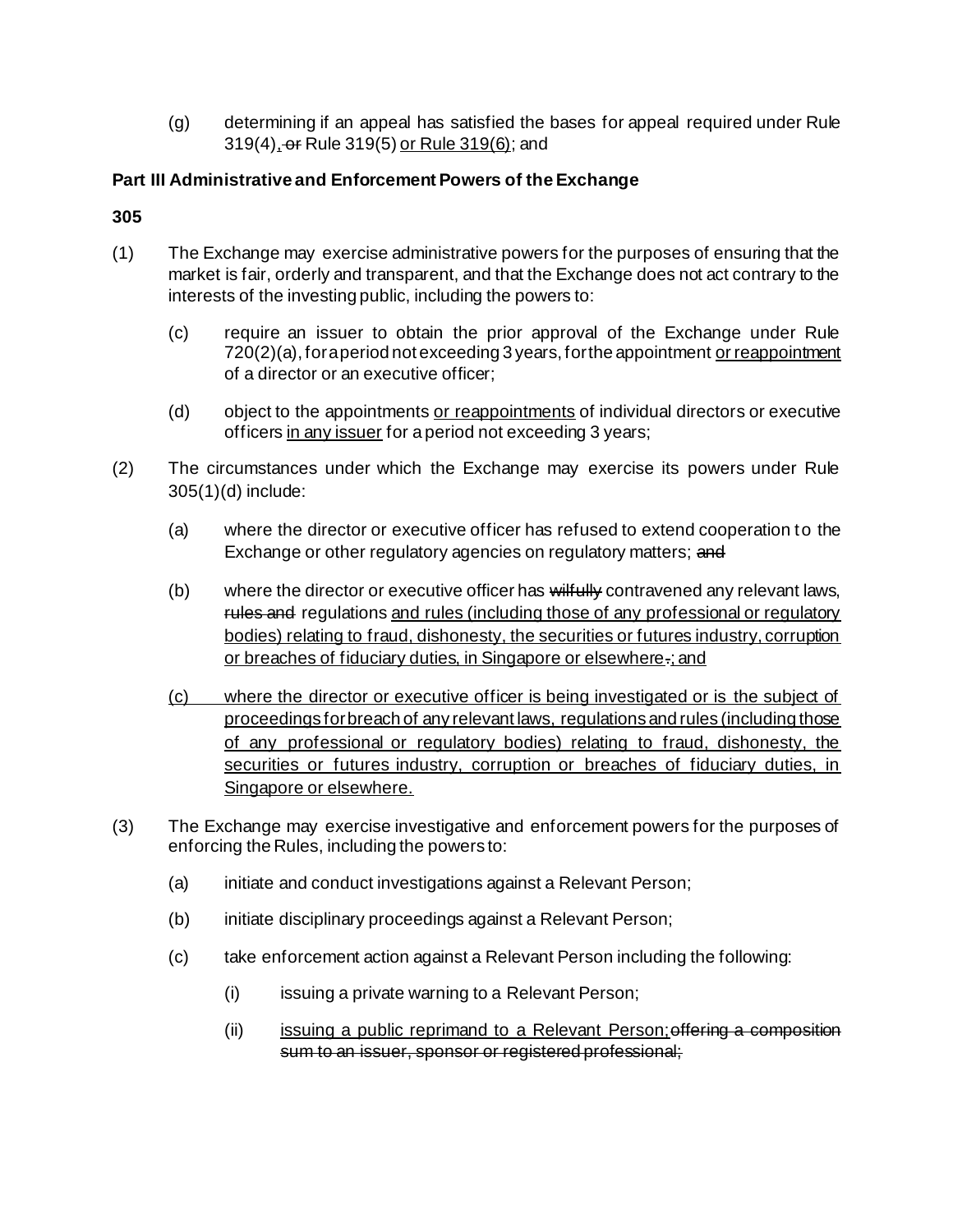- (iii) offering a composition sum to an issuer, sponsor or registered professional;requiring an issuer to implement an effective education or compliance programme;
- (iv) requiring an issuer to appoint special auditors, compliance advisers, legal advisers or other independent professionals for specified purposes;requiring an issuer's directors or executive officers to undertake a mandatory education or training programme;
- (v) requiring an issuer to implement an effective education or compliance programme;requiring an issuer to undertake an independent review of internal controls and processes;
- (vi) requiring an issuer to appoint independent advisers to minority shareholders; requiring an issuer to obtain the prior approval of the Exchange, for a period not exceeding 3 years, for the appointment of a director or an executive officer:
- (vii) requiring an issuer's directors or executive officers to undertake a mandatory education or training programme; objecting to the appointments of individual directors or executive officers in any issuer for a period not exceeding 3 years;
- (viii) requiring an issuer to undertake an independent review of internal controls and processes; requiring an issuer to appoint independent advisers to minority shareholders;
- (ix) requiring an issuer to perform other remedial action to rectify the consequences of contraventions;requiring an issuer to appoint special auditors, compliance advisers, legal advisers or other independent professionals for specified purposes;
- (x) denying an issuer of facilities of the market, prohibiting an issuer from accessing the facilities of the market for a specified period or until fulfilment of specified conditions; requiring a Relevant Person to perform other remedial action to rectify the consequences of contraventions;
- (xi) requiring an issuer to comply with conditions on the activities undertaken by the issuer;imposing conditions on the authorization of a sponsor or registration of a registered professional;
- (xii) halting or suspending trading of listed securities of an issuer; suspending or restricting the activities of a sponsor or registered professional;
- $(xii)$  removing an issuer from the Official List; revorting the authorisation of a sponsor or cancelling registration of a registered professional;
- (xiv) imposing conditions on the authorisation of a sponsor or registration of a registered professional;requiring an education program to be undertaken by a sponsor or registered professional;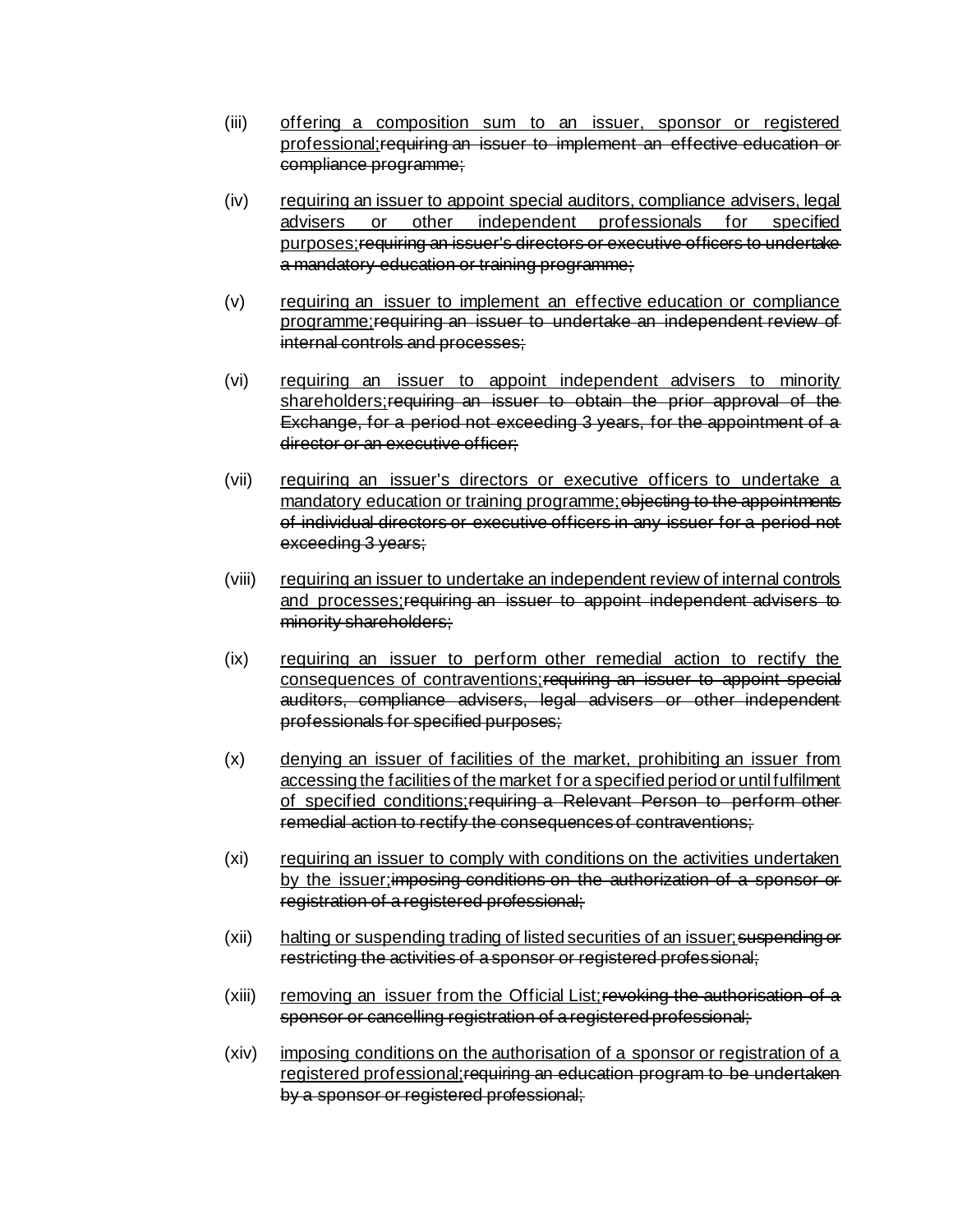- (xv) revoking the authorisation of a sponsor or cancelling registration of a registered professional; halting or suspending trading of listed securities of an issuer;
- (xvi) suspending or restricting the activities of a sponsor or registered professional; removing an issuer from the Official List; and
- (xvii) requiring an education program to be undertaken by a sponsor or registered professional; imposing any other requirements on a Relevant Person which the Exchange considers appropriate.
- (xviii) requiring an issuer to obtain the prior approval of the Exchange, for a period not exceeding 3 years, for the appointment or reappointment of a director or an executive officer;
- (xix) prohibiting any issuer for a period not exceeding 3 years from appointing or reappointing the director or executive officer, as a director or executive officer, or both;
- (xx) requiring the resignation of the director or executive officer from an existing position with any issuer listed on the Exchange;
- (xxi) objecting to the appointments or reappointments of individual directors or executive officers in any issuer for a period not exceeding 3 years; and
- (xxii) imposing any other requirements on a Relevant Person which the Exchange considers appropriate.
- (4) Where a Relevant Person does not comply with requirements imposed by the Exchange set out in Part III of this Chapter, the Relevant Person shall be deemed to have contravened the Rules.
- (5) The Exchange may charge, and the Disciplinary Committee may exercise its powers against, a sponsor or registered professional who:
	- (a) breaches any Rule, or any condition or restriction imposed by the Exchange;
	- (b) breaches any provisions involving fraud or dishonesty, whether in or out of Singapore;
	- (c) breaches director's duties; or
	- (d) engages in conduct detrimental to the financial integrity, reputation or interests of the Exchange.

### **305A**

(1) The Exchange may allow a stay of execution of the sanctions, or an extension of the relevant timelines, which may be subject to conditions imposed by the Exchange in its absolute discretion, when: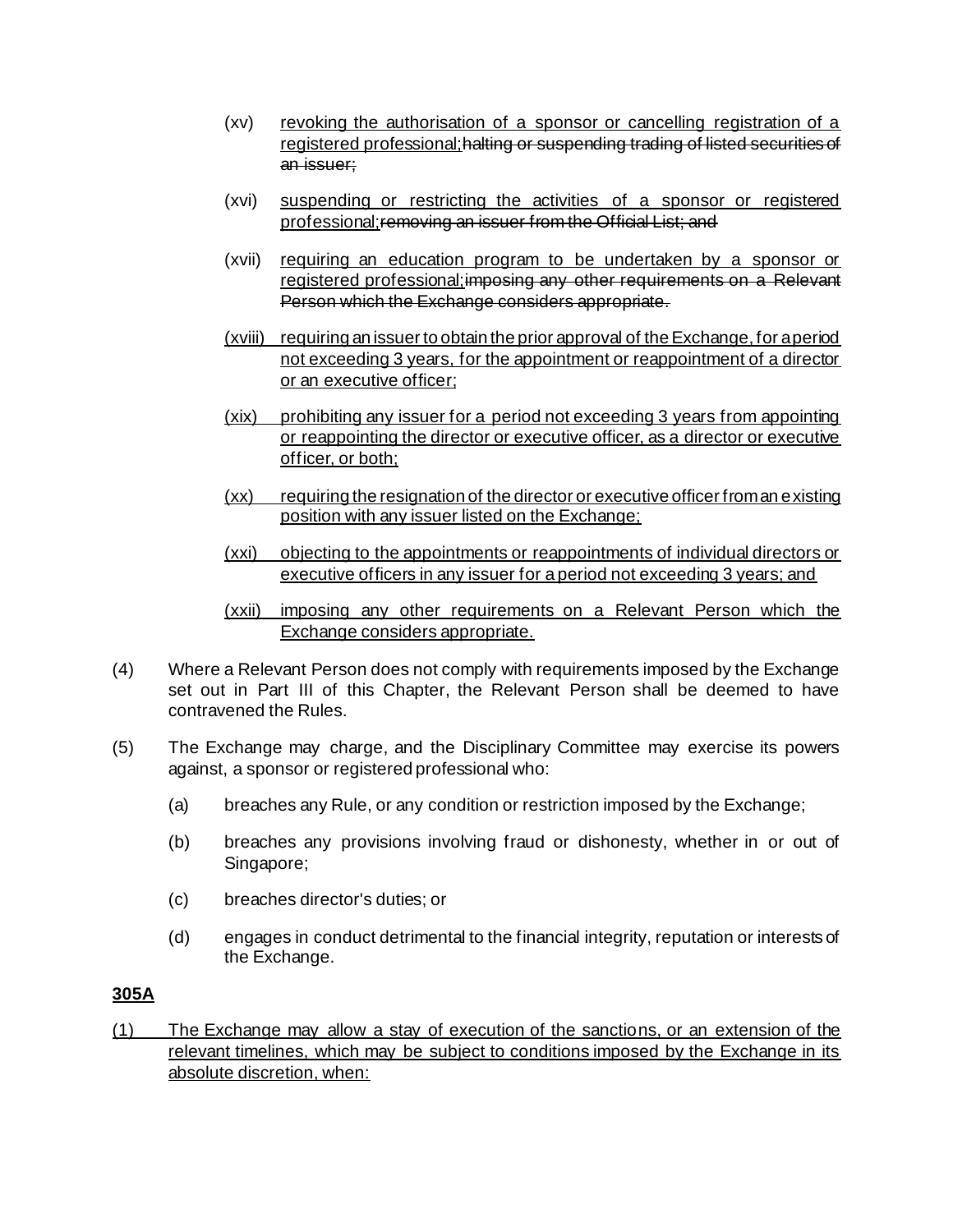(a) a Relevant Person has filed a notice of appeal against an enforcement action by the Exchange referred to under Rule 1404(1)(c);

(b) if a Relevant Person requires more time to comply with the sanctions imposed; or

(c) if the Exchange is of the opinion that the circumstances warrant it.

### **Part IV Disciplinary Proceedings**

### **The written grounds of the Disciplinary Committee and sanctions**

### **317**

- (2) Where the Disciplinary Committee makes a finding that the proceeded charges are made out, the Disciplinary Committee shall also include in the written grounds, the sanctions which are to be imposed against the Relevant Person. The Disciplinary Committee may impose one or more of the following sanctions:
	- (c) in the case of an issuer:
		- $(iv)$  requiring an issuer's directors or  $k$ ey executive officers to undertake a mandatory education or training programme;

# **Post-hearing**

# **318**

- (5) The Exchange may allow a stay of execution of the sanctions, or an extension of the relevant timelines, which may be subject to conditions imposed by the Exchange in its absolute discretion, when:
	- (a) a Relevant Person has filed a notice of appeal against the decision of the Disciplinary Committee;
	- (b) if a Relevant Person requires more time to comply with the sanctions imposed; or
	- (c) if the Exchange is of the opinion that the circumstances warrant it.

# **Part V Appeals**

### **Initiation of proceedings**

### **319**

(1) A party may appeal against the decision of the Disciplinary Committee, an enforcement action by the Exchange specified under Rule 304(1)(c), or a decision of the Exchange specified under Rule 1404(1)(b), by filing a notice of appeal with the Appeals Committee within 14 business days of the relevant decision. An appellant other than the Exchange shall pay a non-refundable administrative fee of \$1,500 when filing a notice of appeal.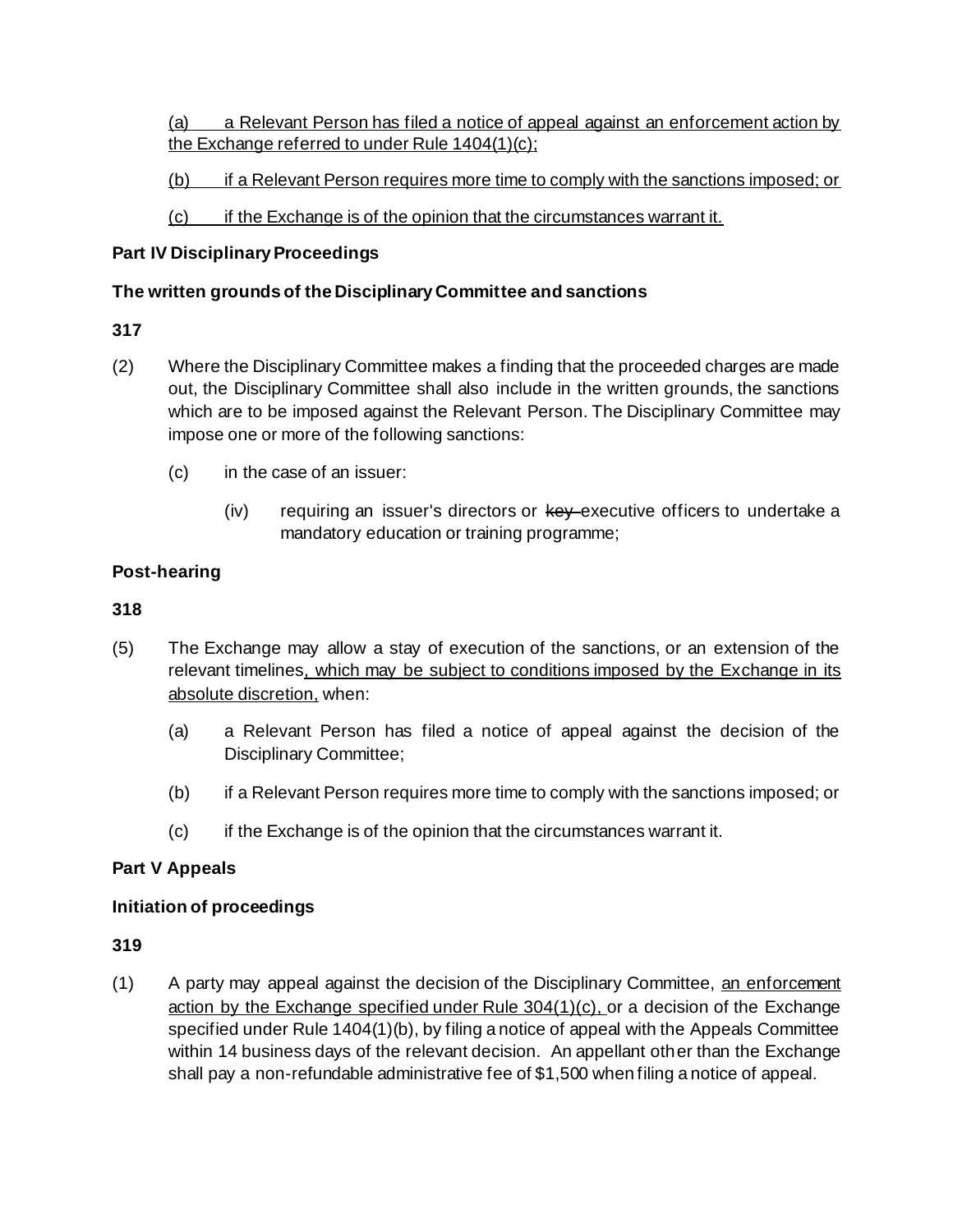(2) Where a notice of appeal is filed after 14 business days of the relevant decision, the notice of appeal may only be accepted if the delay is accounted for to the satisfaction of the chairman of the Appeals Committee.

(3) A notice of appeal shall be served on all parties involved, and shall contain the following details:

- (e) the sanction imposed by the Disciplinary Committee or the Exchange, or the decision taken by the Exchange; and
- (4) An appeal against a decision by the Disciplinary Committee may only be heard if the chairman is of the opinion thatmade on the following grounds:
	- (a) the Disciplinary Committee had acted in bad faith;
	- (b) there was procedural unfairness in the Disciplinary Committee's determination of the charges;
	- (c) there is fresh evidence, not previously available, which would likely have affected the decision of the Disciplinary Committee;
	- (d) the Disciplinary Committee had made a gross error in respect of a finding of fact;
	- (e) the Disciplinary Committee had made an error in respect of the interpretation of the Rules; or
	- (f) the sanctions imposed are manifestly excessive or inadequate.
- (5) An appeal against a decision by the Exchange referred to under Rule 304(1)(b) may only be heard if the chairman is of the opinion that made on the following grounds:
	- (a) the Exchange had acted in bad faith;
	- (b) there was procedural unfairness in the Exchange's determination of the matter; or
	- (c) the Exchange had made an error in respect of the interpretation of the Rules.
- (6) An appeal against an enforcement action by the Exchange referred to under Rule 304(1)(c) may only be made on the following grounds:
	- (a) the Exchange had acted in bad faith;
	- (b) there was procedural unfairness in the Exchange's determination of the charges;
	- (c) there is fresh evidence, not previously available, which would likely have affected the decision of the Exchange;
	- (d) the Exchange had made a gross error in respect of a finding of fact;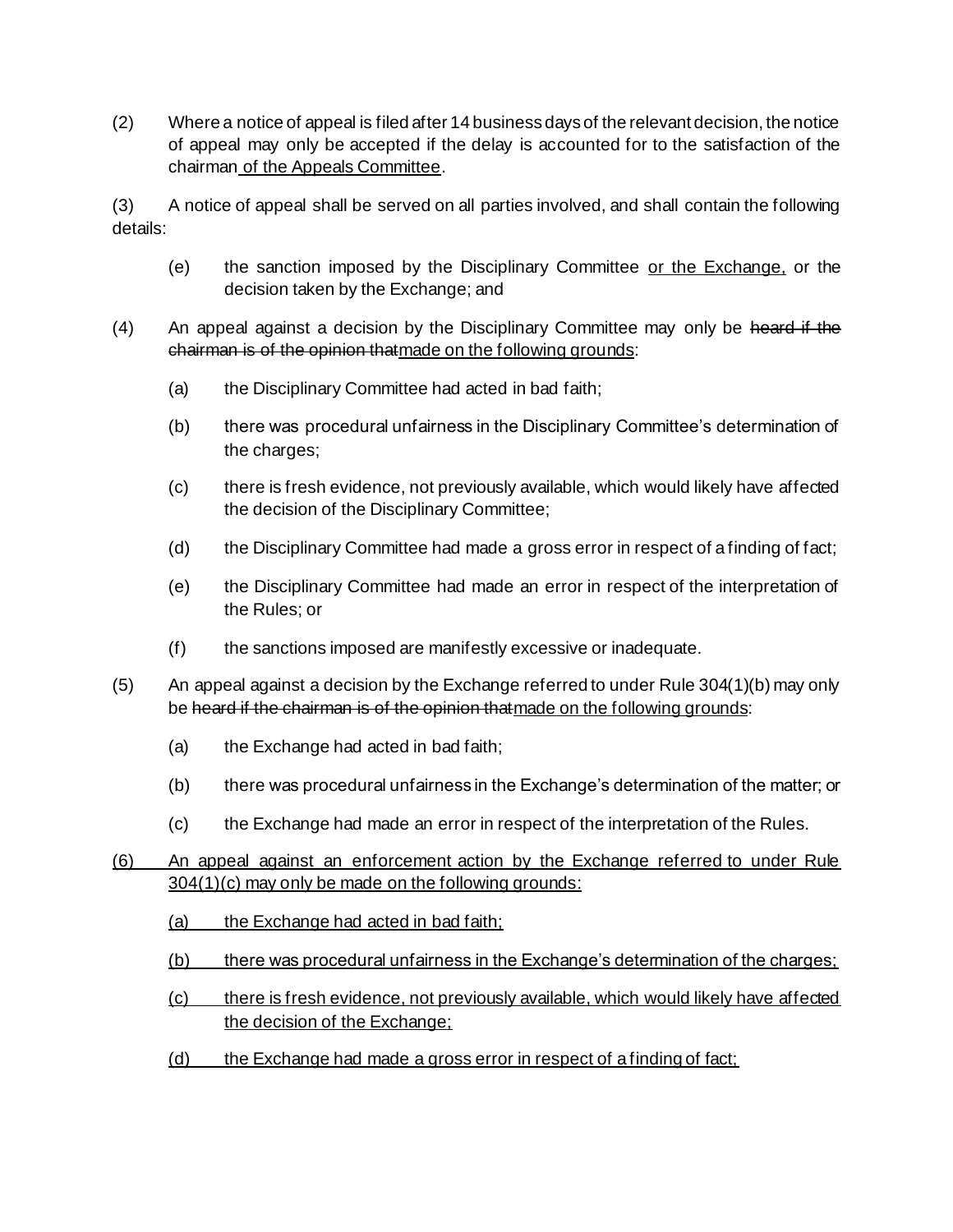- (e) the Exchange had made an error in respect of the interpretation of the Exchange's listing rules; or
- (f) the sanctions imposed are manifestly excessive.
- (7) An appeal under Rule 319 may be heard only if leave is given by the chairman. The chairman's decision on leave is final and not subject to any appeal.

# **Chapter 7 Continuing Obligations**

# **Part IV Equity Securities — Other Obligations**

# **Directors and Management**

# **720 Directors and Management**

- (2)
- (a) The Exchange may require an issuer to obtain the <u>prior</u> approval of the Exchange for the appointment or reappointment of a director, a chief executive officer and chief financial officer (or its equivalent rank)
- (b) The circumstances under which the Exchange may effect Rule [720\(](http://rulebook.sgx.com/node/3372)2)(a) include but are not limited to:—
	- (i) Where the issuer is the subject of an investigation into the affairs of the issuer by a special auditor or an independent reviewer appointed by the issuer and/or the Exchange appointed under Rule 704(13), or a regulatory or enforcement agency;

### **Practice Note 7A Continuing Disclosure**

### **5. Guidance on particular situations**

### *Investigation on a director or an executive officer of the issuer*

- 5.6 Under Rule 704(6)(a), an announcement of the appointment of key persons by an issuer must contain material background information as set out in Appendix 7F. Such information includes, among others, whether the key person has been concerned with the management or conduct of the affairs of any corporation or entity which has been investigated, or the subject of civil or criminal proceedings (including pending proceedings), in each case, involving a breach of law or regulatory requirement as set out in Appendix 7F relating to the securities or futures industry, or involving fraud or dishonesty.
- 5.7 Under Rule 720(1), an issuer must also comply with Rule 406(3) on a continuing basis, which requires, among others, a consideration of the character and integrity of directors and management.
- 5.8 Any action or conduct by directors or executive officers subsequent to their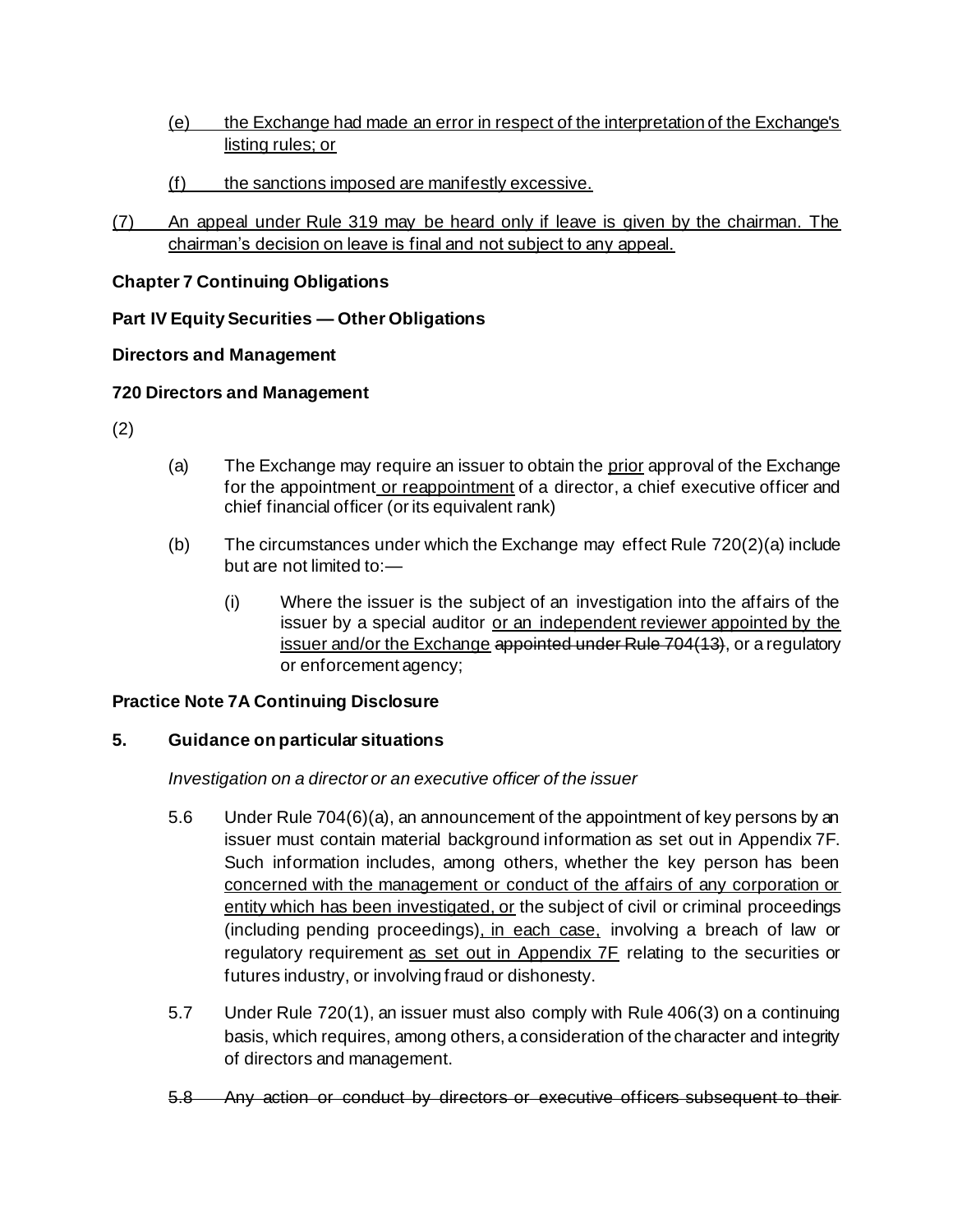appointment that would materially affect the information previously disclosed in accordance with Appendix 7F, or that would bring into question their character and integrity ("relevant conduct"), this must be immediately disclosed and not put on hold until they are to be re-appointed.

- 5.98 Issuers should put in place internal controls to ensure that information is escalated expediently to the Board, including the Nominating Committee, where directors or executive officers are notified by a regulatory authority, an exchange, a professional body or a government agency ("relevant authority"), that they are to be interviewed or under investigation for relevant conduct, such information is escalated expediently to the Board, including the Nominating Committee. The Board should conduct an independent assessment of the matter and not rely solely on the representations made by the director or executive officer. Where investigations are on-going, directors and executive officers must continue to provide updates to the Board on material development relating to the investigations, including the conclusion of investigations, so long as they are not prohibited from doing so by the regulatory requirements.
- 5.109 In determining whether the information is material for disclosure, the Board should consider, among others:
	- (a) the extent to which the interview or investigation for relevant conduct concerns the affairs of the issuer or the group;whether the information is material to the affairs of the issuer, taking into account factors such as:
		- (i) the extent to which the interview or investigation concerns the affairs of the issuer or the group;
		- (ii) the extent to which the issuer is reliant on the director or executive officer for the proper oversight and management of the issuer; and
		- (iii) the extent to which the director's or executive officer's ability to oversee or manage the issuer is compromised; and
	- (b) whether the director or executive officer is the subject of the investigation or merely assisting in the investigation; whether the investigation would affect the information previously disclosed in accordance with Rule 704(6)(a) or the assessment of the character and integrity of the director or executive officer; and
	- (c) the extent to which the issuer is reliant on the director or executive officer for the proper oversight and management of the issuer;the severity of the potential breach.
	- (d) the extent to which the director's or executive officer's ability to oversee or manage the issuer is compromised; and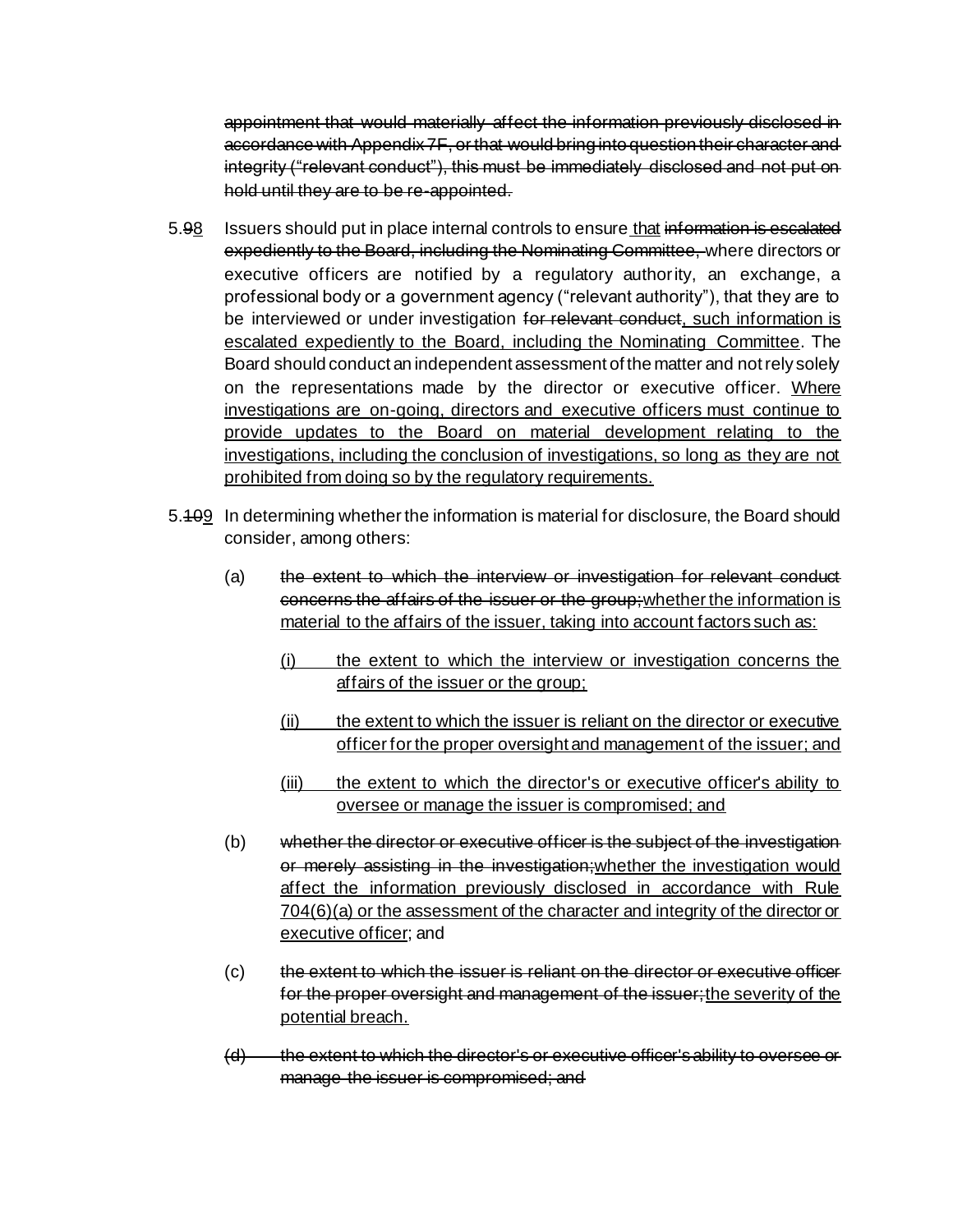$(e)$  the severity of the potential breach.

- 5.10 Subject to paragraph 5.9 above, the following events are likely to require immediate disclosure:
	- (a) the director or executive officer has been served with an order for the production of documents to assist in an investigation in relation to a breach of law, rule or regulation;
	- (b) the director or executive officer was investigated and interviewed by the relevant authority;
	- (c) the director or executive officer has surrendered his passport to a relevant authority, has been arrested (with or without posting bail) by a relevant authority, has been formally charged by a relevant authority or a relevant authority has imposed conditions or restrictions on the director or executive officer; or
	- (d) the director or executive officer has been convicted or disqualified or is the subject of any judgement or ruling.
- 5.11 To give clarity to such events, an announcement made pursuant to paragraph 5.10 above should contain:
	- (a) the name and position of the relevant director or executive officer;
	- (b) the relevant fact (for example, that the director has surrendered his passport to the relevant authority) and details of any other conditions or restrictions imposed by the relevant authority, where applicable;
	- (c) the alleged offences and the identity of the offender whom the authorities were investigating as stated in the order, where applicable;
	- (d) the Nominating Committee's assessment of the suitability of the continued appointment of the director or executive officer and continued compliance with Rule 720(1) (read with Rule 406(3)) as well as the measures (if any) put in place to safeguard against risks associated with his continued appointment, where applicable;
	- (e) a statement by the director or executive officer that he undertakes to inform the Board of the ongoing investigation and subsequent developments; and
	- (f) the Board's statement that it will continue to monitor the progress of the investigation and the Nominating Committee will continue to re-assess the suitability of the continued appointment of the relevant director or executive officer as and when there are material developments to the investigation. If no measures to safeguard against risks associated with the retention of such individual are considered necessary by the Board, this should be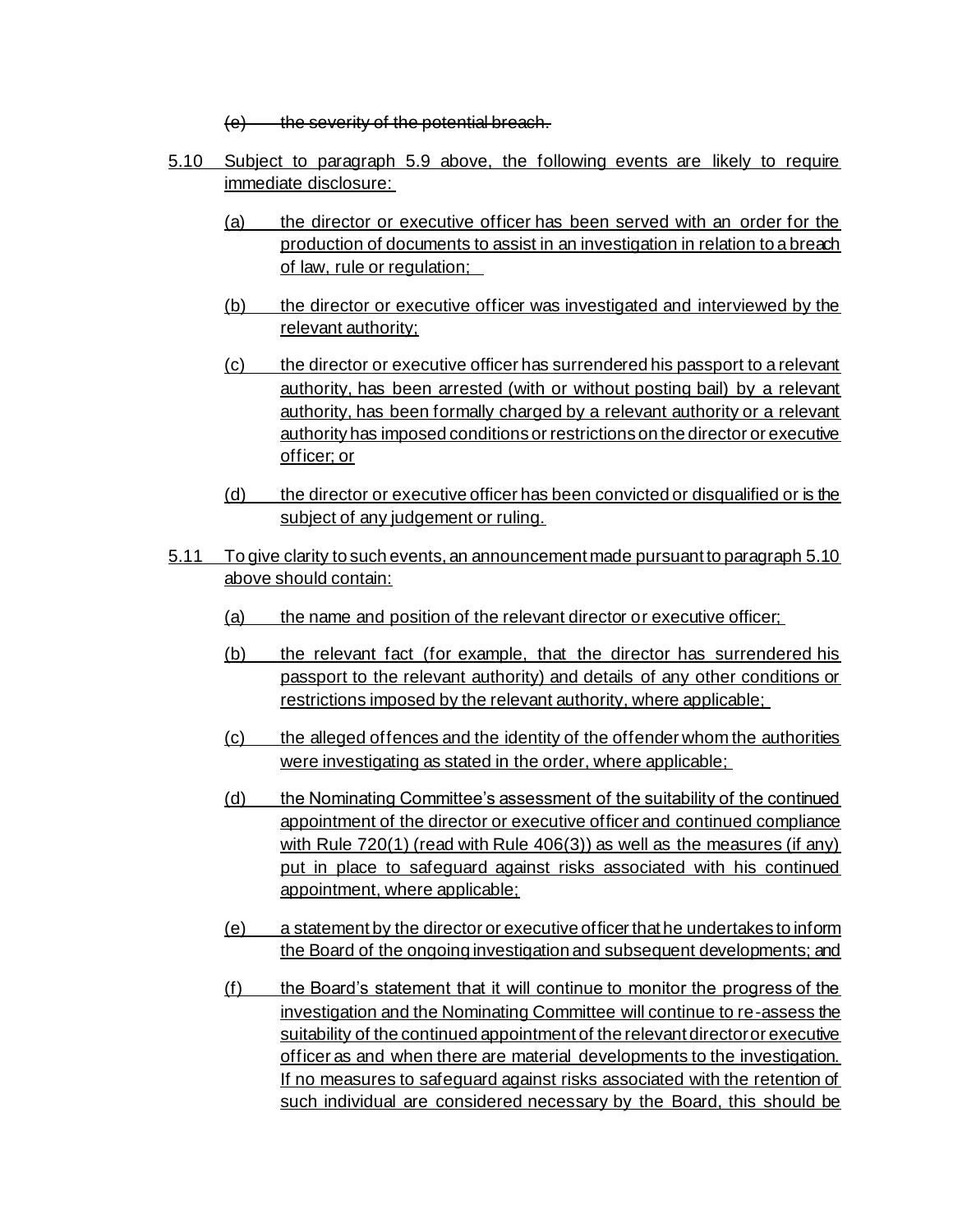#### stated in the announcement, along with the reasons.

- 5.1112Clear instances that warrant disclosure include where the directors or executive officers surrender their passports to the relevant authority or if they are arrested. These indicate that the director or executive officer is the subject of the investigation as opposed to merely assisting with the investigation. If an investigation is still pending, issuers should first release a statement to that effect and follow up as and when there are material developments. Where a person is a director or executive officer in multiple listed issuers, the onus is on the person to notify the Boards of all these listed issuers of his involvement in an ongoing investigation. Where an issuer has been notified by its director or executive officer of his involvement in an ongoing investigation that does not directly concern the affairs of the issuer, the Nominating Committee must still assess the suitability of the continued appointment of the relevant director or executive officer. For instance, the Nominating Committee must assess whether the investigation is material to the issuer, and whether the investigation would affect the assessment of the character and integrity of the director or executive officer. Where the Nominating Committee opines that the investigation is material to the issuer or has a bearing on the character and integrity of the director or executive officer, the issuer must announce the Nominating Committee's assessment of the suitability of the continued appointment of the relevant director or executive officer and continued compliance with Rule 720(1) (read with Rule 210(5)) as well as the measures (if any) put in place to safeguard against the risks associated with his continued appointment. If no measures are considered necessary by the Board, this should be stated in the announcement, along with the reasons.
- 5.13 Where the Nominating Committee finds that it is not in the best interest of the Company for the relevant director or executive officer to continue with his current appointment, an announcement should be made on the suspension or cessation of service pursuant to Rule 704(6)(a) and the reason for the suspension or cessation.
- 5.4214 On the other hand, where a relevant conduct is likely to result in or has resulted in a private sanction by the relevant authority, such information need not be disclosed as the likely or actual breach is likely to be of a less serious nature and the relevant authority has deemed it appropriate for the sanction to remain confidential.

#### *Investigation on an issuer*

- 5.15 In the case where the issuer itself is involved in an investigation, the market should similarly be updated in a timely manner. In determining whether the information is material for disclosure, the Board should consider, among others:
	- (a) whether the information is material to the affairs of the issuer; and
	- (b) the severity of the potential breach.